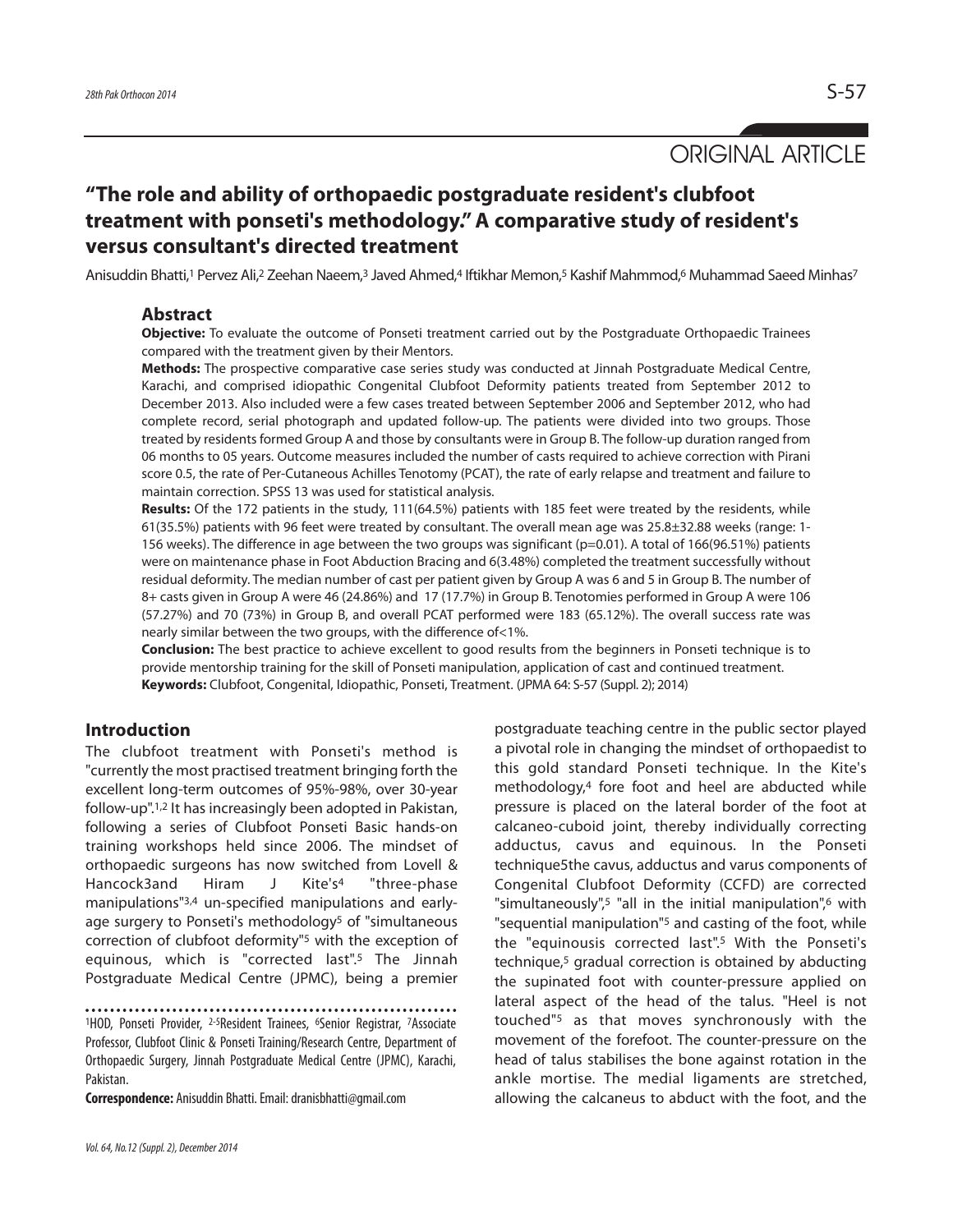anterior tuberosity of the calcaneus is disengaged from its position under the head of the talus.7,8 This sequential manipulative correction of CCFD is started "soon after birth",<sup>9</sup> "so as to take advantage of the favourable fiberoelastic properties of the connective tissue that forms the ligaments, joints, and tendons".8,10 The CCFD treatment is aimed at achieving the goal of normal-looking "plantigrade foot with good joint mobility that is functional, straight, painless, stable over time, free of calluses, with no requirement of modified shoes"6,7,11 and exhibits a "normal radiographicappearance.<sup>11</sup> To achieve these targets, one needs to follow strictly the Ponseti technique of sequential manipulation, casting, moulding and the maintenance with Foot Abduction Brace (FAB) for the next three years.<sup>5</sup>

Training is given by the Ponseti provider (PP), the principal author, to his trainees at the dedicated Clubfoot Clinic and Ponseti Mentorship Programme Training Centre at the JPMC, which is recognized by Ponseti International Association. This centre was established in October 2012 and was formally integrated with International Clubfoot Registry in March 2013. Until May 2014, 265 patients with Idiopathic CCFD were registered, including patients treated at PP's private clinic, the Neuro-Medical Institute Hospital (NMI). At the JPMC, the senior residents trained by the PP treated the patients. They had rigorous handson Ponseti training at the Club Foot Clinic (CFC). They were allowed to carry out independent but supervised casting to the patients once the PP was satisfied that they had acquired enough skills to do so. At the NMI, the consultant himself treated hospital patients. There was some variation observed in the cotton padding, style of casting, moulding and maintenance of correction by FAB shoes. Hence, it was thought that there must be significant variations in the outcome of treatment given by these two groups. The current study was conducted to compare the outcomes of treatment of Idiopathic CCFD given by these two groups; the residents versus the consultant.

# **Patients and Methods**

The prospective comparative case series study was conducted at CFC, JPMC, Karachi, and comprised idiopathic CCFD patients treated from September 2012 to December 2013. Also included were a few cases treated between September 2006 and September 2012, who had complete record, serial photograph and updated followup.. After detailed counselling about the treatment, bracing, and the necessity to complete treatment over age 3 years, informed written consent was taken from the parents at first visit. The consent included observation for research as well as the publication of patient's photographs. The study was approved by the institutional review board.

Children in the age range of one day to three years, irrespective of gender, cast and creed, affected byIdiopathic CCFD, with minimum follow-up duration of six months, were included. The children who had previous incomplete, non-operative treatment with cast, having incomplete correction or relapse, were also included. Those with associated signs of syndromic pathology [Myelodysplasia & Arthrogryposis]<sup>12</sup> and post-surgical clubfoot patients were excluded. The standard Ponseti treatment protocol5,7-9 for weekly manipulation, casting and moulding of cast was strictly observed in every case. A little deviation from Ponseti teaching of cast removal in CFC was that the plaster in every child included was removed by family at home just before coming to hospital by soaking, softening and de-rolling the cast. The FAB (Denis Browne Shoe splint) was applied to the children on the same day when the last cast was removed. The position of shoes on abduction brace was adjusted for unilateral and bilateral CCFD as recommended by Ponseti.5,9 The FAB was supplied from a readily available stock of 24 pairs, with shoe sizes from 8-13cm (0-6) sizes and abduction rod in three sizes to fit shoulder breadth of individual child.

The children in non-walking age (<12 months age) without previous treatment were labelled as untreated non-walking (Virgin) CCFD patients. The others in walking age (>12 months age) having no previous treatment were labelled as untreated walking CCFD patients. The patients who were previously treated somewhere else, having a "relapse", were labelled as persistent CCFD5,9,13 patients. Relapse was defined as "clubfoot having a recurrent deformity that required further treatment".<sup>14</sup>

The children treated by residents at JPMC were labelled as Group A and those who got treatment from the consultant himself at his hospital were labelled as Group B. The results of children treated by Group A was compared with the children treated by Group B. The outcomes measures included were number of casts required per patient, the rate of Percutaneous Achilles Tenotomy (PCAT), number of relapses and their treatment outcome and the number of failures. "Failure" was defined as "Persistent CCFD that required additional extensive surgical procedures", including Posterio-Medial Release (PMR).<sup>13</sup> Those feet which responded to treatment with satisfactory outcome i.e. Abduction >50 degrees, Dorsiflexion  $>15$  degrees<sup>5</sup> and Pirani Score<sup>9</sup> 0.5, and had no relapse were labelled as "Typical Clubfeet".<sup>5,9</sup> The criteria for detection of relapse (early) included; when slight equinous and varus deformity of heal was observed,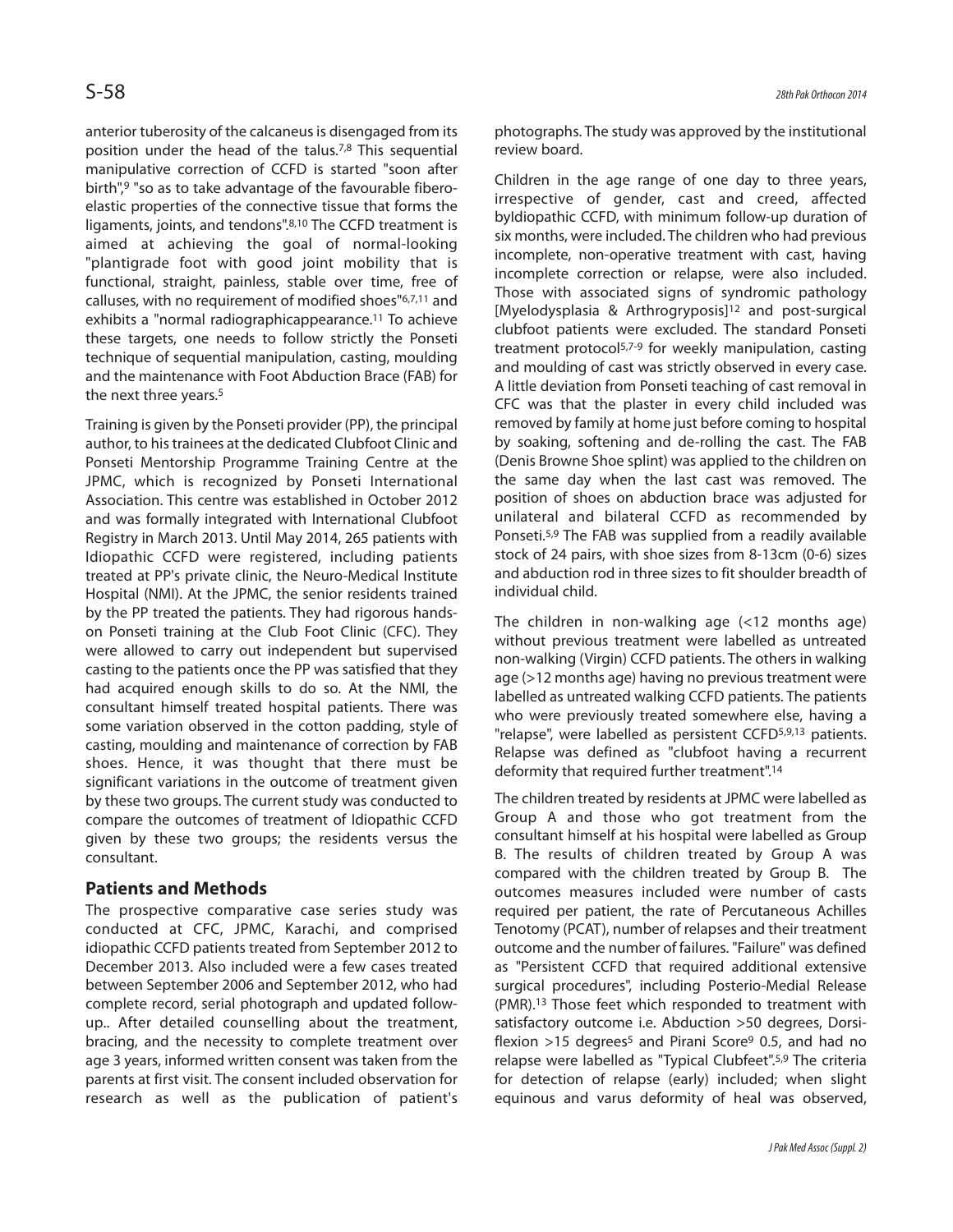usually without increased cavus and adductus deformity of fore foot.<sup>7</sup> The relapsed feet with or without signs of Complex Clubfoot<sup>9</sup> including chubby feet, short hyperextended big toe and/or have deep complete transverse planter crease (Plantaris)<sup>5,9</sup> and/or up-curved toe nails and got corrected with another 4-6 cast and additional minor surgical procedure; including PCAT and/or Tibialis Anterior Tendon Transfer (TATT) and had no further relapse were labelled as "Atypicalclubfeet''.5,9 Those who did not respond to initial treatment despite more than seven casts, with addition of minor procedures PCAT, TATT and had residual deformity components of cavus/ adduction/varus/equinous (C/A/V/E), were labelled as Resistant/Persistent CCFD.5,9,13 Some of these resistant feet that required extensive surgical procedure were labelled as "Failures".<sup>13</sup> Others who required additional consultation for neuro-muscular disorders were labelled as Syndromic CCFD.5,9,12 Thetreatment was defined as "Successful" when there was no further need for extensive soft tissue release such as PMR.13,15 This included Typical, Atypical and Resistant CCFD that responded to Ponseti treatment with or without minor procedures.<sup>13</sup>

The data of each patient was retrieved from hard files record, maintained for the each patient and doublechecked from data collected through apurposive designed questionnaire filed by the residents. The database was developed and analysed on SPSS 13. For comparison of mean age between the two groups Student t-test was employed. To compare difference in proportion of laterality, gender and clubfoot deformity between the groups, Chi-square test of proportionality was used, where it was valid. Otherwise, Yates' corrected Chi-square test was employed. The difference in proportion or mean was considered significant at p<0.05.

### **Results**

Out of 268 children registered for treatment with Groups A and B till May 30, 2014, only 172 children affected with Idiopathic CCFD matched the inclusion criteria. Of the 172 patients in the study, 111(64.5%) patients with 185 feet were treated by the residents (Group A), while 61(35.5%) patients with 96 feet were treated by the consultant (Group B). The overall mean age of the two groups was 25.8±32.88 weeks (range: 1-156 weeks). The difference in age between the groups was statistically significant (p=0.01) (Table-1). Overall, 99(57.56%) children were upto the age of 12 weeks. The unilateral-to-bilateral ratio was 1:1.73 (63:109), and girls-to-boys ratio was 1:4.8 (38:134) (Table-2). A total of 73(42.44%) patients — 39(35%) in Group A and 34(56%) in Group B — had received initial treatment elsewhere before attending CFC. The treatment they had received previously included manipulation, Table-1: Patient's profile, age distribution (n=172).

| <b>Age at First Cast</b> | Group A $(n=111)$ | Group B $(n=61)$          |  |
|--------------------------|-------------------|---------------------------|--|
| $\triangle$ 0-3 months   | 59 (53.20%)       | 40 (65.6%)                |  |
| $\triangle$ 3-6 months   | 10 (9%)           | 9 (14.75%)                |  |
| $\triangle$ 6-12 months  | 20 (18%)          | 8 (13.11%)                |  |
| $\triangle$ 1-2 years    | $11(9.9\%)$       | 2(3.27%)                  |  |
| $\triangle$ 2-3 years    | $11(9.9\%)$       | 2 (3.27%)                 |  |
| $Mean \pm S.D$ (weeks)   | $30.32 \pm 36.08$ | $17.6 \pm 23.12$ , p=0.01 |  |
| Age range (weeks)        | 1 - 156 weeks     | 1 - 156 weeks             |  |

Table-2: Patient's profile, laterality &gender distribution: (n=172):

|                           | <b>Group A</b> | <b>Group B</b> | <b>Total</b>                        |  |
|---------------------------|----------------|----------------|-------------------------------------|--|
| $\bullet$ No. of children | 111 (64.5%)    | 61 (35.5%)     | 172                                 |  |
| Laterality:               |                |                |                                     |  |
| $\triangle$ Bilateral     | 74(67.8%)      | 35(32.2%)      | 109(100%) p=0.001, $\chi^2$ =27.9   |  |
| $\triangle$ Unilateral    | 37 (58.7%)     | 26 (41.3%)     | 63(100%) p=0.05, $\chi^2$ =3.8      |  |
| $\triangle$ Total Feet    | 185 (65.8%)    | 96(34.2%)      | 281 (100%) p=0.001, $\chi^2$ =55.8  |  |
| ◆ UL vs BL Ratio          |                |                | 1:1.73                              |  |
| <b>Sex Distribution:</b>  |                |                |                                     |  |
| $\triangle$ Girls         | 25(89.2%)      | 13 (10.8%)     | 28 (100%) p=0.001, $\chi^2$ =34.5   |  |
| $\triangle$ Boys          | 86(64.2%)      | 48 (35.8%)     | 134 (100%) p=0.001, $\chi^2$ = 21.5 |  |
| ◆Girls Vs Boys Ratio      |                |                | 1:4.8                               |  |

stretching, bandaging and cast (above or below the knee) from Potters/family/Orthopaedist. Treatment in majority of them was followed by Cobblers shoes or Ankle Foot Orthosis (AFO) and very few of them used FAB for short durations of 3-6 months. Once the child outgrew the shoes, FAB was discontinued. The number of casts previously given to the mranged from 2-14 in Group A and 3-8 in Group B; 4(8.3%)of them (two in each group) already had PCAT. All these patients reported with relapsed CCFD from Pirani score 4-6 and 1(0.05%) of them had gross Rocker bottom deformity after having more than 10 casts and was using FAB that frequently slipped off. The patient with Rocker bottom deformity was treated with PCAT, followed by two more casts before being placed on FAB. At 18 months follow-up this patient behaved excellent and maintained the correction without further relapse and Rocker bottom deformity. The pretreatment Pirani score ranged from 4-6, median Pirani score was 5. The post-treatment Pirani score ranged between 0-1, with a median of 0.5.

The median number of casts given in Group Awere 6 per patient and 5in Group B. The number of 8+ casts given in Group A were 46 (24.86%) and 17 (17.71%) in Group B. PCAT performed in Group A was 106 (57.27%) and 70 (73.0%) in Group B; overall PCAT performed was 183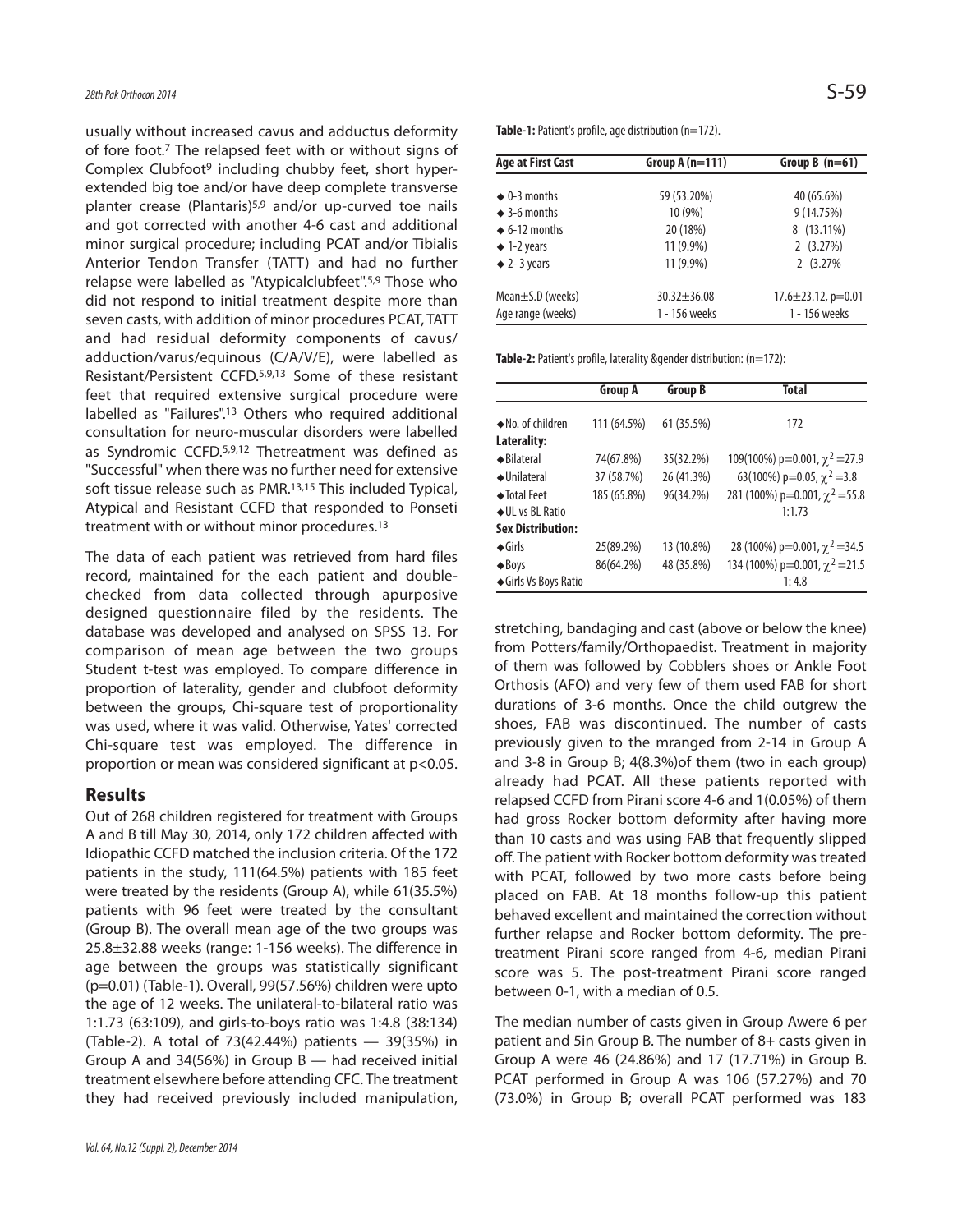**Table-3:**Type of clubfoot deformity & results (n=172).

|                                            | <b>Group A</b>                     | <b>Group B</b>                                                |
|--------------------------------------------|------------------------------------|---------------------------------------------------------------|
| <b>Typical feet Patients</b>               | 97 (87.38%)                        | 50 (81.96%) p=0.33, n.s $\chi^2$ =0.93                        |
| <b>Early Relapse Patients</b>              | 14 (12.61%)                        | 11 (18.03%) p=0.33, n.s $\gamma$ <sup>2</sup> =0.93           |
| Atypical feet patients                     | $6(5.4\%)$                         | 7 (11.4%) p=0.25, n.s $\chi^2$ (corrected)=1.3                |
| Atypical late responsive Patients          | $4(3.6\%)$                         | 5 (8.2%) p=0.34, n.s $\chi^2$ (corrected) = 0.88              |
| <b>Atypical Complex feet Patients</b>      | $2(1.8\%)$                         | 2 (3.2%) <sup>C</sup> p=0.93, n.s $\chi^2$ (corrected) = 0.01 |
| <b>Persistent CCFD Patients</b>            | $8(7.2\%)$                         | 4 (6.5%) p=0.87, n.s $\chi^2$ (corrected) = 0.02              |
| Persistent CCFD: Failures                  | 3(2.7%)                            | 2 (3.2%) p=0.79, n.s $\chi^2$ (corrected) = 0.07              |
| required PMR                               |                                    |                                                               |
| Persistent CCFD with<br>acceptable C/A/V/E | 5(4.5%)                            | 2 (3.2%) p=0.98, n.s $\chi^2$ (corrected) = 0.0               |
| Successful results                         | 103 (92.79%)                       | 57 (93.44%) p=0.87, Chi-square=0.02 n.s.                      |
|                                            | Over all successful Results 93.02% |                                                               |

A= 1 patient had TATT. B= 2 patients had TATT. C=1 patient had TATT.

Table-4: Follow-up duration (n=172).

| <b>Clinical Status</b>                                       | <b>Number of patients</b> |                | <b>Total</b>  |  |
|--------------------------------------------------------------|---------------------------|----------------|---------------|--|
|                                                              | Group A                   | <b>Group B</b> |               |  |
| ◆6-12 months, Corrected,<br>Non-Walking, Night Brace FAB     | 103                       | 35             | 138 (80.23%)A |  |
| ◆1-2 years, Corrected, Walking,<br>Using Night FAB:          | 8                         | 15             | 23 (13.37%)   |  |
| ◆2-3 Years, Corrected Walking,<br>Using Night FAB:           | 0                         | 5              | $5(2.90\%)$   |  |
| $\triangleq$ 3 + years, Corrected walking,<br>Not using FAB: | 0                         | 5              | $5(2.90\%)$   |  |

(65.12%). The typical foot children in Group A were 97(87.38%)compared to 50(81.96%) in Group B. The early relapse rate in group A was 14(12.61%) and 11(18.03%). Overall, early relapse rate was 25(14.53%) (Table-3).

In Group A, the patients with early relapse were treated with 3-4 extra weekly casts, with second PCAT in 3(2.7%) and third PCAT in 1(0.9%) more patient. Six (5.4%) of there lapsed patients responded and maintained correction till last follow-up. Two (1.8%) of these patients who developed signs of complex CCFD (Atypical feet)<sup>9</sup> during further casting, and 1(0.9%) more who developed dynamic supination deformity were operated upon with TATT at 32 months of age, and they all responded and maintained correction till last follow-up. However, 8(7.2%) patients in Group A did not respond and they developed Persistent Deformity. Three (2.7%) of children had significant component of C/A/V/E deformity requiring PMR. The other 5(4.5%) children had residual forefoot varus deformity, which was passively correctable, plantigrade feet and acceptable to parents. The success

rate in Group A was 103(92.79%).

In Group B, 11(18.03%) patients with early relapse were treated with 3-4 casting. Two (3.2%) of them needed second PCAT before resuming to FAB, and the other 2(3.2%) responded to casting only. Three (4.9%) patients with bilateral CCFD having early relapse had more than 8 casts and developed Dynamic Supination Deformity, which was treated with additional TATT at the age 30 and 36 months. One (1.6%) of these three, who had already undergone open Tendo-Achilis Lengthening (TAL) somewhere else, needed second open TAL. Two (3.2%) of these three patients also had signs of complex clubfoot during the course of the treatment. All these 7(11.5%) patients responded to additional treatments and maintained correction till last follow-up. The remaining 4(6.5%) patients had Persistent Deformity/Resistant CCFD. Two (3.2%) of these had significant component of C/A/V/E deformity, and had over 10 casts and signs of complex CCFD. They were operated upon with PMR on persistent demand of parents. The other two (3.2%) children had residual forefoot varus deformity, passively correctable, plantigrade feet and acceptable to parents. One (1.6%) of the four patients having had TATT in this series could not improve. He had Persistent Deformity despite good FAB compliance and additional manipulations and multiple casts, along with duck waddling gait and recurrent Dynamic Supination. The neurological evaluation, magnetic resonance imaging (MRI) lumbo-sacral spine, nerve conduction and electromyography examination revealed duralectasia and agenesis lumber 5 and Sacral 1 root. The neurospinal opinion advised no spinal surgery and continued non-operative treatment for persistent CCFD, which he is having with few more casts till date. The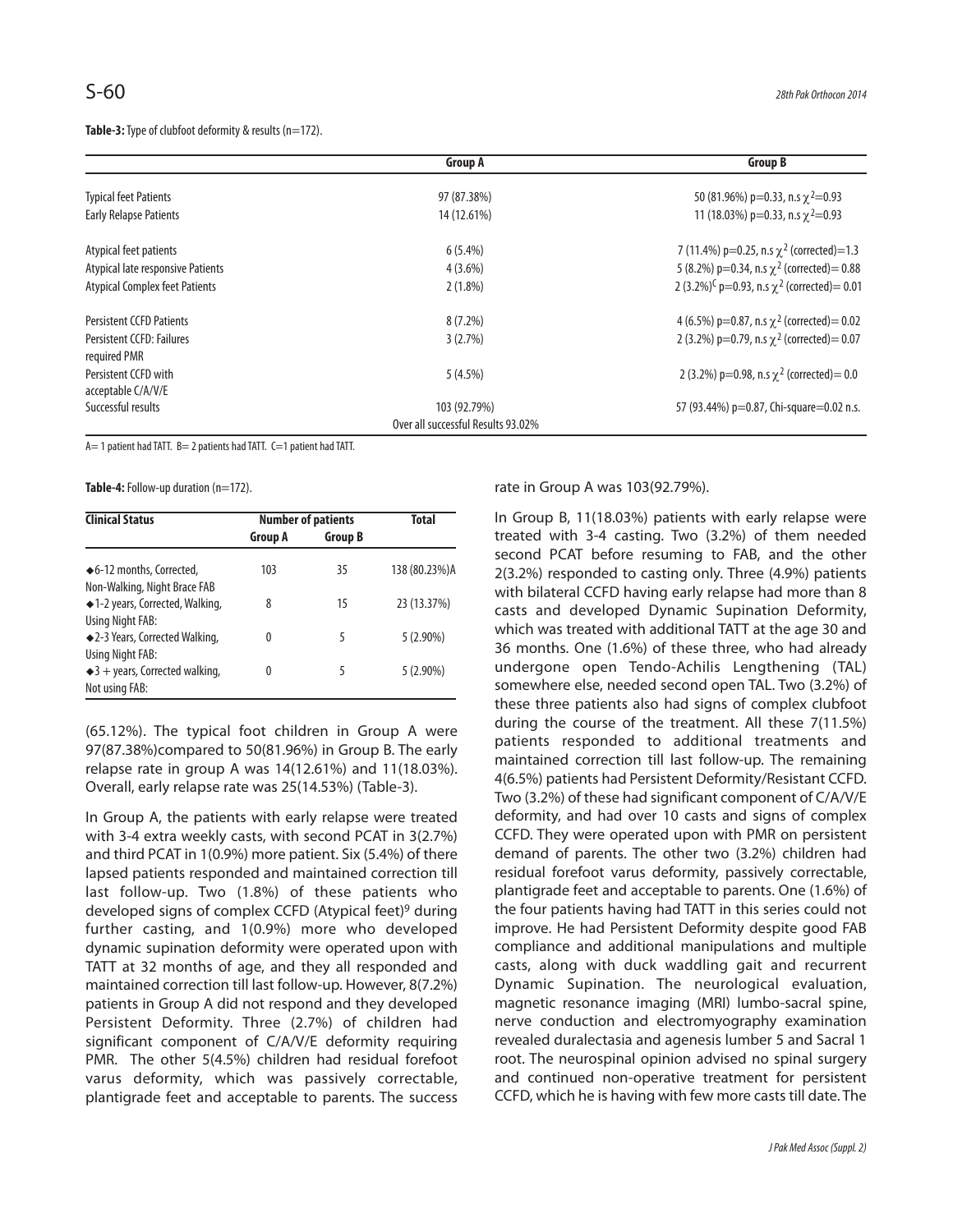#### success rate in Group B was 57(93.44%).

Comparative results of the two groups showed no significant difference. The average number of casts per patient and 8+ casts given by residents was higher than the number of 8+ casts given by the consultant. Whereas, the number of Achillestenotomy performed by the consultant was higher than the residents. The residents were more enthusiastic in correcting feet with more number of casts rather than to achieve dorsiflexion with tenotomy. The residents were also less vigilant to pick early relapsed deformities. The overall success rate had a difference of less than 1% between the two groups. The residual forefoot varus deformity without significant functional deficit, acceptable to parents was 7(4%) and the failure rate was 5(3%).

None of our patients had major complications. The minor problems of short-term apprehensions for parents were seen in 17(10%) patients. These included excessive blood soaking of cast after PCAT, pressure sore by casts, problems related to FAB and Genu Valgus deformity in a few cases despite shoulder breadth size of the abduction bar.

## **Discussion**

With the limited resources and expertise in Ponseti technique, the overall successful results (93%) in the present study were nearly comparable to the published studies which report success rates between 86% and 98%.5,10,11,13,16,17 All these reports belong to the developed world, "where highly trained practitioners with special interest in Paediatric Orthopaedics"<sup>18</sup> and experienced plaster technicians "perform the manipulation and casting".<sup>18</sup> They give the best possible counselling for regularity in follow-up and completions of the treatment, picking up early relapse cases and provide treatment as soon as possible. Referring to comparative results between residents' versus consultant's in our study, the results are very encouraging. With a relatively short but intensive Ponseti training of residents, and strict adherence to Ponseti protocol of treatment, the results are almost similar between the two groups, with only few acceptable differences. Similarly, the average number of casts per patient given by residents vs the consultant was also nearly the same. However, 8+ casts given by residents were more than those given by the consultant. The consultant relied more on early PCAT (73.032%) than the residents (57.272%). The residents seemed to be more enthusiastic in correcting feet with more number of casts andto exert more pressure to achieve dorsiflexion than opting for PCAT, to achieve remaining 100 dorsiflexion above neutral9. Probably, they were less aware of "flattening of Talus Dome, which become evident in these

children during their adulthood".5,19,20 The manipulation with excessive pressure exerted to achieve dorsiflexion without PCAT "may cause an osteochondral compression fracture or ischemic necrosis, which in the long term, complicate with talus dome flattening.<sup>20</sup> The overall number of PCATs performed in this study were 65.15% that is significantly less than the series published earlier that showed rate of PCAT as 70%-85%.5,10,11,16,17 Whereas, our PCAT rate was more than some studies that showed PCAT rate as low as 38%.<sup>2</sup>

Referring to an important finding that children aged below 12 months were more in percentage terms in Group B than in Group A, it must be noted that older children [neglected, untreated, incompletely treated, walking CCFD patients] were more in Group A than in Group B. This indicates that the poor parents' illiteracy, cultural barriers<sup>9</sup> regarding CCFD treatment and nonaffordability of time and cost that they have to bear for long distance travel for attending public hospital were basic considerations. They opt to have their kids' CCFD treatment from a nearby 'bone setter'<sup>21</sup> or they themselves keep on massaging and bandaging. The other few parents are scared of having cast on infants with tinny legs in the superstitious belief that plaster may burn skin.9,20 As such, they linger on without treatment until the child becomes older, and the CCFD becomes stiffer and rigid. At this stage they often get an advice for an extensive surgery by Orthopaedist, which they do not afford and neglect the child, and let them walk with clubfoot disability. However, the more affording parents attending private care are ofcourse more literate, vigilant and are scared of disability with late treatment. Some of them do have acquired knowledge of CCFD treatment through the internet, are not scared of the cast and opt for early intervention.<sup>22</sup> These walking aged patients needed PCAT in almost 100% feet in your study. Lourenco and Morcuende<sup>23</sup> have also reported similar rate of 100% PCATs in children over 2 years of age. In our view, the overall low rate of PCAT in this series may be due to 'learning curve phase' in the early phase of the study, as we were scared of carrying out PCAT in outpatient, and tried to correct equinous more with manipulation and casting than to do PCAT. In the later phase of this study number of PCAT rose. The residents were also less vigilant to pick early 'signs of relapse',7 as their relapse rate was lower than the consultant's. The residents often missed these early sign of relapse and continued to treat relapse with FAB treatment and exercises until a consultation was made with the PP, relapse was identified and treated further with 4-8 weekly manipulations, casts and also have 2nd and/or 3rd PCAT to recover 'original correction'.<sup>7</sup> To prevent further relapse, TATT was carried out in four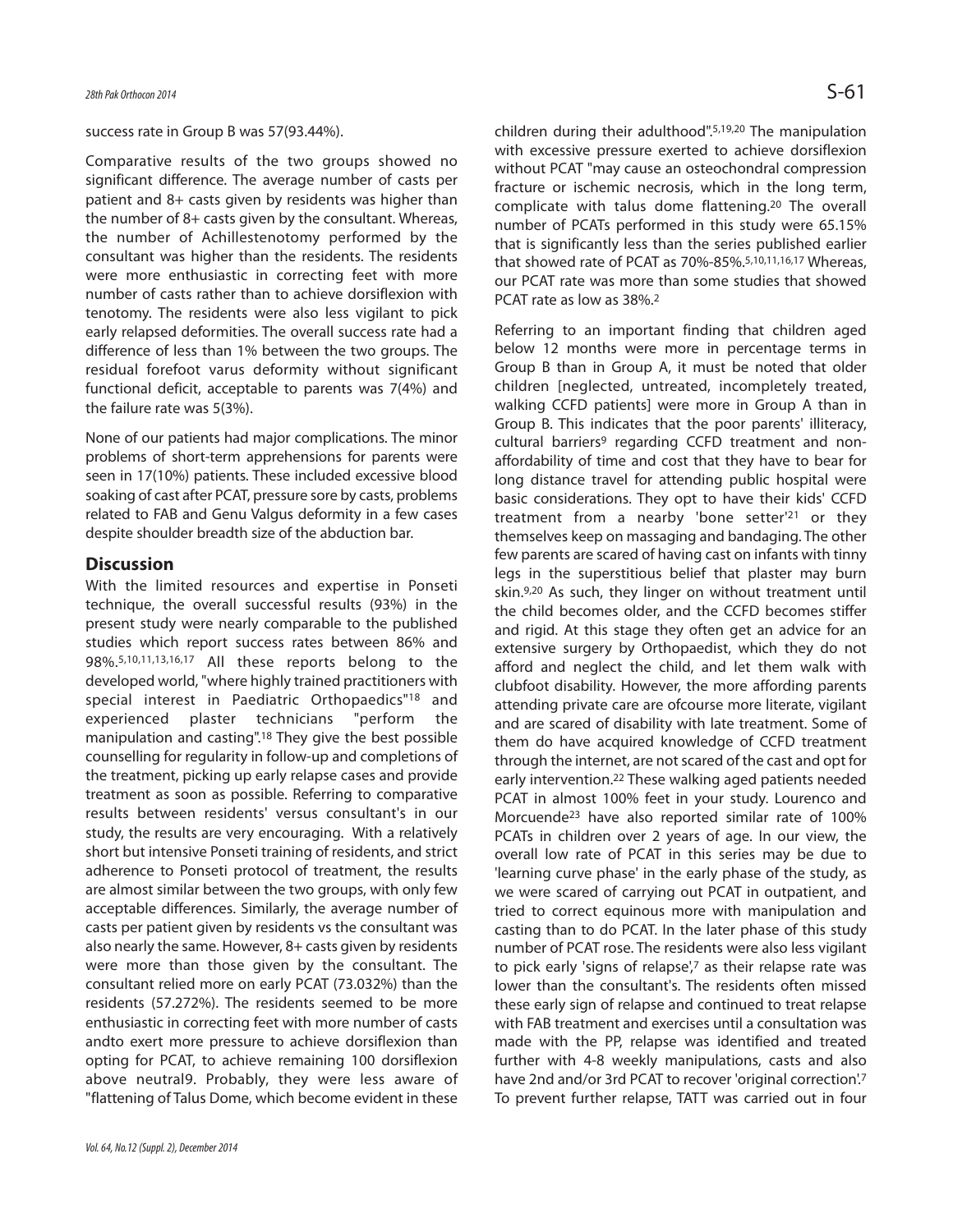cases. Similar to earlier observations14,19 that ''50% relapse are preventable, and 50% of these occur between age 10 months and seven years (average two and one half year)'', our majority patients had developed relapse after 3rd or 4th shoe change i.e. 9-12 months. Often due to delayed procurement of new FAB shoes, feet were left without FAB or discontinued for that period. The overall early relapse rate of 15.53% in this study is not discouraging, as it is in accordance with published data, which reported 8%- 31%16,17,24 early relapse rates and as high as 47%1,14 including both early and late relapses. The late relapse has been seen to occur up to four years of age.<sup>14</sup> Similarly, the failure rate of 2.7% vs 3.27% in groups A and B was also comparable to reported rate of 2.5%-16%.13,16-18,24,25 Our result of correction achieved in 50% of early relapsed feet was also comparable to a study<sup>13</sup> which reported similar rate of correction and failures in early relapsed feet.

Interestingly, very few patients in this study achieved Pirani score 0, and majority had Pirani score 0.5 i.e. their deformity remained corrected without residual C/A/V/E, but there was persistent empty heal sign for over 18 months of age or having posterior crease score 0.5 or lateral curved border score 0.5, they were correctable on passive manipulation. In the current study, 4% patients in age range 2-3 years were having residual CCFD, with some component of residual C/A/V/E, especially forefoot varus and less than 150 dorsiflexion. The deformity in these patients was acceptable to parents since they had no functional deficit. Similar group of patients has also been reported,<sup>18</sup> and the remarks for these patients "that many of them may not turn back to clinic" and few feet may "revert to its deformed position over the time"<sup>18</sup> were also true for our study. Long-term follow-up till adolescence in these cases becomes a real necessity in patients with residual deformity. The other significant finding seen in our patients, often referred by parents to their apprehension, was soft tissue atrophy in the area over the head of the talus to lateral malleolus. This has not been yet discussed in published literature as far as we know. However, it may be due to manipulative technique with excessive pressure exerted on this area while casting.

The majority (80%) of our patients had follow-up duration of nine months to one year, 14% had 13 months to 2 years follow-up, 3% had over two years' follow-up and 3% had completed treatment successfully without residual deformity (Table-4). This shall be considered a limitation of this study; but, as majority of patients were behaving with good FAB compliance, we hope for further continued successful results in future too.

The current trends in the treatment of idiopathic clubfoot

have shifted from extensive surgical release to more conservative Ponseti technique,16,17,25 ''due to its simplicity, high success rate".<sup>18</sup> Shack,<sup>15</sup> Tindall<sup>18</sup> and Janicki<sup>26</sup> observe that the Ponseti technique "best suits the developing world",15,18 and recommend that this "philosophy" should be followed "in developed as well as in less developed world''<sup>15</sup> as it is easy to master, easy to achieve "high success rates of 98%-100% with relatively short basic medical education and a simple training course to Orthopaedic Clinical Officers (OCOs) such as paramedics".<sup>18</sup> They15,18 further claimed that the Ponseti technique has ''low demands on health resources'', "does not require the presence of highly trained surgeons in specialist centres". They<sup>15,18,26</sup> therefore recommended to transfer the responsibility of Ponseti initial correction and bracing to non-medical, OCOs and physiotherapists. These recommendations were based on their findings of ''no significant difference in results between physiotherapist-directed vs consultant-directed Ponseti treatment, and high success rate of 86%-98% achieved by non-medical Ponseti practitioners. The current study is nearly similar one, with little deviation that we trained senior Postgraduate Orthopaedic Trainees instead of physiotherapists and plaster technicians because the trainees already have sufficient basic "knowledge of applied anatomy and understanding of clubfoot deformity".<sup>7</sup> We trained them in a relatively short duration of one month, but intensive "hands-on training'' in the Ponseti's "skill of manipulation and plaster application and continued care,7,15 in the well-attended twice-a-week Club Foot Clinic. We evaluated their ability of giving Ponseti treatment and compared their results with the results of their mentor's treated cases, as well as on few other parameters as per the design of this study. The findings of this study were very encouraging, as the results of both groups were nearly similar in terms of average number of cast and overall success rate (difference <1%), relapses and failures. The combined success rate of 93%, relapses and failures in this study were in accordance with published data.<sup>2,5,15,18,26</sup> We may not agree with Tindall's,<sup>18</sup> Janicki's<sup>24</sup> and Shack's<sup>15</sup> above opinions to involve non-medical professionals as it is not suitable in our country to confidently allow them to treat clubfeet independently. Since their basic curriculum of graduation is not in accordance with the recommendation of Ponseti<sup>7</sup> and Shack,<sup>15</sup> that the practitioner should to have basic knowledge of applied anatomy, and understanding of clubfoot deformity, therefore to rely on MNPs will encourage creation of more potter's/bone-setters 21 than to produce real Ponseti practitioners to deal with this preventable disability. Secondly, these non-medical professionals are scarcely